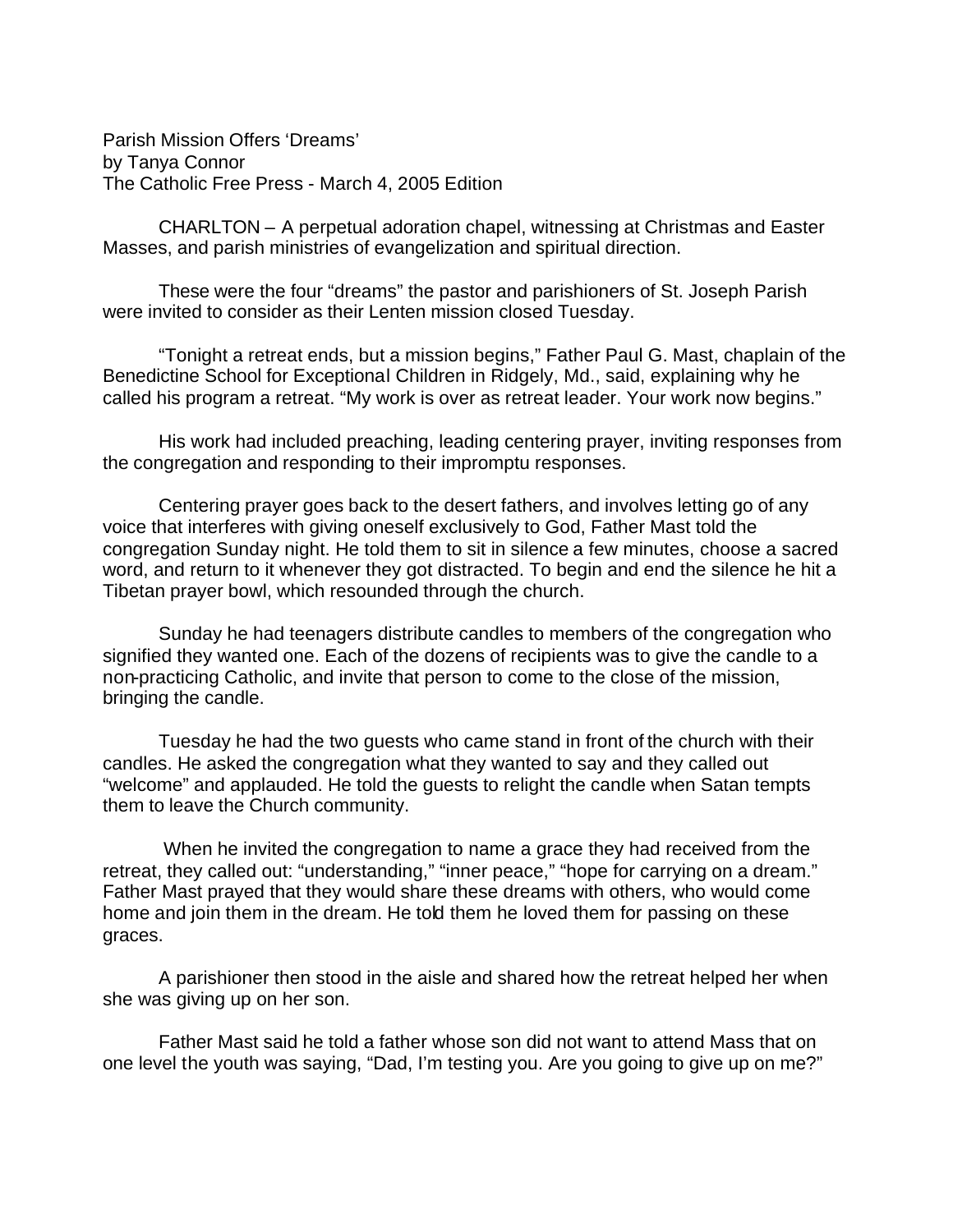As he said that, a man sitting by himself started sobbing aloud. Father Mast kept talking, easing his way over to him.

"Your brother needs our prayers," he told the congregation, and began singing, "Spirit of the Living God." Then he prayed over the man: "Teach him to reverence his tears, for you are freeing him from darkness…so he can give all his heart to you." Later two men in the congregation went and sat with the man.

"That was a real Christian community thing for them to do," the man, who declined to be identified, told The Catholic Free Press afterwards. He said the world runs away when people show emotions, and it views men crying as a sign of weakness.

Father Mast's words moved him because it is easy to give up on people, he said. He said he has a 24-year-old son who seems to have given up on himself and he wants to let the young man know he hasn't given up on him.

 After summarizing retreat themes of becoming evangelists like the woman at the well and cooperating in the plan of salvation like St. Joseph, to whom God spoke in dreams, Father Mast asked the congregation what their part in salvation history is and suggested four dreams.

Speaking of the dream of a perpetual adoration chapel, he said this would provide a place to seek healing, silence and family prayer. It is wonderful the parish has some adoration times already, he said.

The second dream was witnessing at Masses, especially at Christmas and Easter, to tell people not usually present what it does for one to stay rooted there. Parishioners also need to hear what drew new members to their Church, Father Mast said.

Speaking of the dream of evangelization, he said prayers for the conversion of Russia have been answered.

"Now we need to pray for the conversion of our own Catholic brothers and sisters who are no longer practicing," he said. Evangelization involves telling a story, as parishioners who gave their testimonies on the retreat did, he said. He also suggested a rite of welcoming for returning Catholics, ongoing spiritual renewal, and a parish business card with Mass and religious education schedules and who to contact for what services.

Speaking of the dream of spiritual direction, Father Mast said Sister of St. Anne Rose Clarisse Gadoury, adjunct professor of spirituality at Blessed John XXIII National Seminary in Weston, is already offering it at the parish. He said he hoped some parishioners would discern the call to become spiritual directors too – for youth, lay evangelists, and those discerning a vocation.

Father Mast said his energy was depleted by his anger about the clergy scandal until he was told to move beyond bitterness.